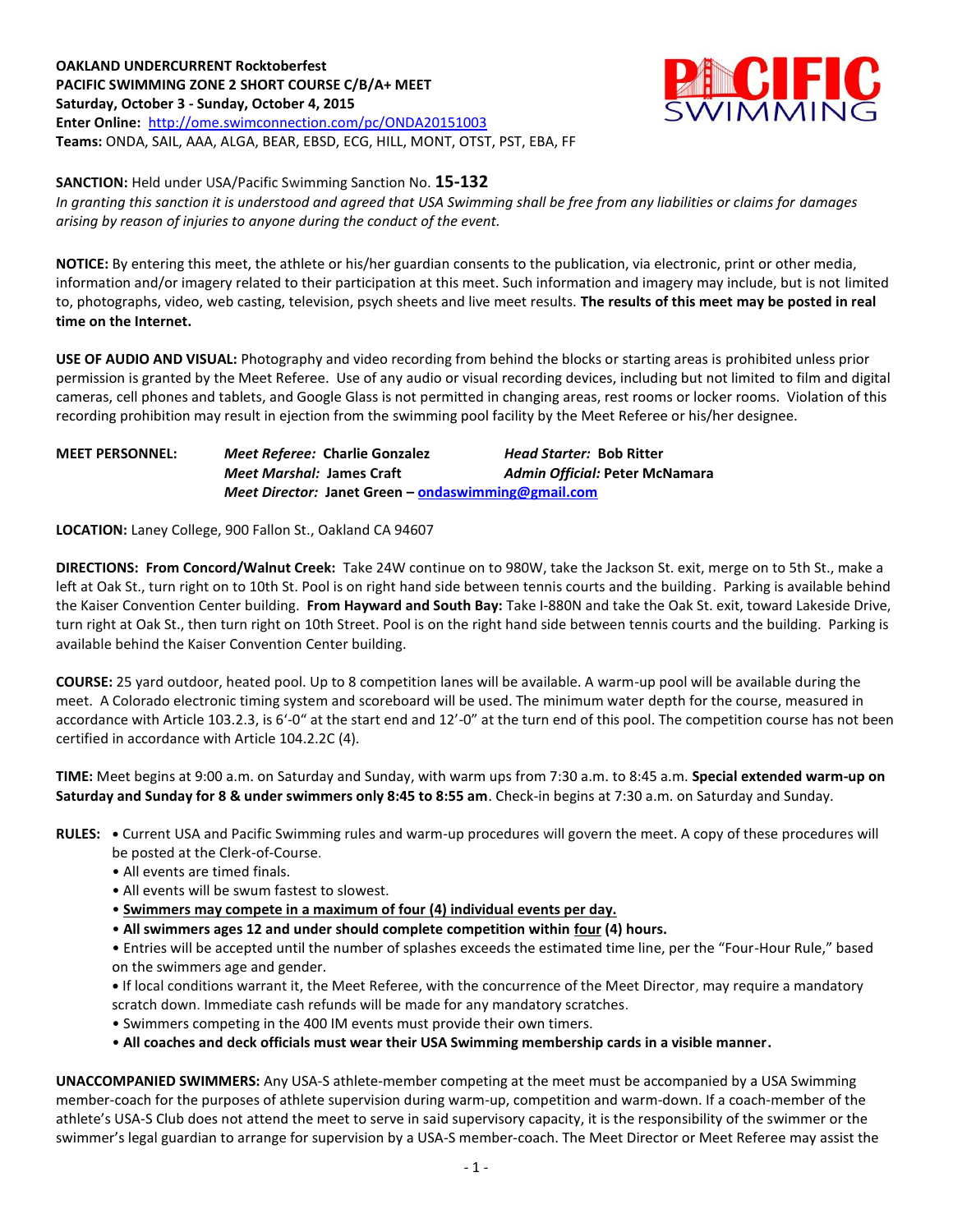swimmer in making arrangements for such supervision; however, it is recommended that such arrangements be made in advance of the meet by the athlete's USA-S Club Member-Coach.

**RACING STARTS:** Swimmers must be certified by a USA-S member-coach as being proficient in performing a racing start, or must start the race in the water. It is the responsibility of the swimmer or the swimmer's legal guardian to ensure compliance with this requirement.

**RESTRICTIONS:** • Smoking and the use of other tobacco products is prohibited on the pool deck, in the locker rooms, in spectator

- seating, on standing areas and in all areas used by swimmers, during the meet and during warm-up periods.
- Sale and use of alcoholic beverages is prohibited in all areas of the meet venue.
- No glass containers are allowed in the meet venue.
- No propane heater is permitted except for snack bar/meet operations.
- All shelters must be properly secured.
- Changing into or out of swimsuits other than in locker rooms or other designated areas is prohibited.

• Destructive devices, to include but not limited to, explosive devices and equipment, firearms (open or concealed), blades, knives, mace, stun guns and blunt objects are strictly prohibited in the swimming facility and its surrounding areas. If observed, the Meet Referee or his/her designee may ask that these devices be stored safely away from the public or removed from the facility. Noncompliance may result in the reporting to law enforcement authorities and ejection from the facility. Law enforcement officers (LEO) are exempt per applicable laws.

**ELIGIBILITY:** • Swimmers must be current members of USA-S and enter their name and registration number on the meet entry card as they are shown on their Registration Card. If this is not done, it may be difficult to match the swimmer with the registration and times database. The meet host will check all swimmer registrations against the SWIMS database and if not found to be registered, the Meet Director shall accept the registration at the meet (a \$10 surcharge will be added to the regular registration fee). Duplicate registrations will be refunded by mail.

• Swimmers in the "A" Division must have met at least USA Swimming Motivational "A" minimum time standard. Swimmers in the "B" Division must have met at least the listed "B" minimum time standard. All entry times slower than the listed "B" time standard will be in the "C" Division.

- Entries with **"NO TIME" will be REJECTED**.
- Entry times submitted for this meet will be checked against a computer database and may be changed in accordance with Pacific Swimming Entry Time Verification Procedures.

• Disabled swimmers are welcome to attend this meet and should contact the Meet Director or Meet Referee regarding and special accommodations on entry times and seeding per Pacific Swimming policy.

• Swimmers 19 years of age and over may compete in the meet for time only, no awards. Such swimmers must have met standards for the 17-18 age group.

• The swimmer's age will be the age of the swimmer on the first day of the meet.

**ENTRY PRIORITY:** Meet entries will not be accepted any earlier than **August 29**. Entries from members of the assigned "year round" Zone 2 teams postmarked or entered online by 11:59 p.m. on **September 5**, will be given 1st priority acceptance. Entries from members of all Zone 2 teams (year round and seasonal) postmarked or entered online between 12:00 am **September 5** and 11:59 pm **September 14**, will be given 2nd priority acceptance All entries from Zone 2, all other Pacific LSC Zones and other LSC's, either postmarked, entered online, or hand delivered by the entry deadline will be considered in the order that they were received.

**ENTRY FEES:** \$4.00 per event plus an \$8.00 participation fee per swimmer. Entries will be rejected if payment is not sent at time of request.

**ONLINE ENTRIES:** To enter online go t[o http://ome.swimconnection.com/pc/ONDA20151003](http://ome.swimconnection.com/pc/ONDA20151003) to receive an immediate entry confirmation. This method requires payment by credit card. Swim Connection, LLC charges a processing fee for this service, equal to \$1 per swimmer plus 5% of the total Entry Fees. Please note that the processing fee is a separate fee from the Entry Fees. If you do not wish to pay the processing fee, enter the meet using a mail entry. **Entering online is a convenience, is completely voluntary, and is in no way required or expected of a swimmer by Pacific Swimming.** Online entries will be accepted through **Wednesday, September 23rd, 2015, unless meet capacity is met earlier than September 23rd, in which case online entries will be closed once meet capacity is met**.

**MAILED OR HAND DELIVERED ENTRIES**: Entries must be on the attached consolidated entry form. Forms must be filled out completely and printed clearly with swimmers best time. Entries must be postmarked by midnight, Monday, September 21st 2015**,**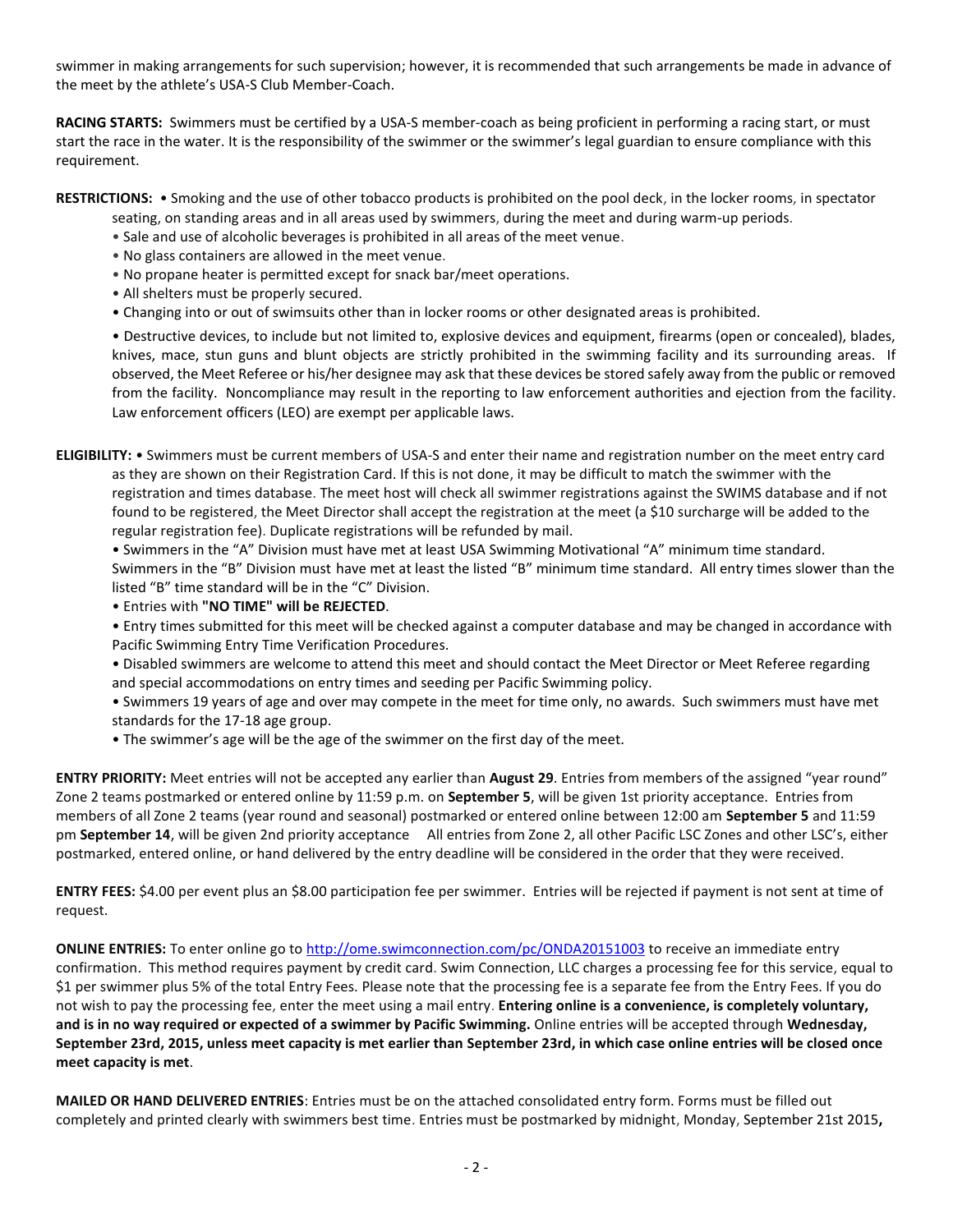or hand delivered by 6:30 p.m. Wednesday, September23rd 2015. No late entries will be accepted. No refunds will be made, except mandatory scratch downs. Requests for confirmation of receipt of entries should include a self-addressed envelope.

## **Make check payable to**: **O.C.P.P. Mail entries to**: **ONDA Meet Director Hand deliver entries to: Janet Green 4115 Oakmore Road 4115 Oakmore Road Oakland, CA 94602 Oakland, CA 94602**

**CHECK-IN:** The meet will be deck seeded. Swimmers must check-in at the Clerk-of-Course. Close of check-in for all individual events shall be no more than 60 minutes before the estimated time of the start of the first heat of the event. No event shall be closed more than 30 minutes before the scheduled start of the session. Swimmers who do not check in will not be seeded and will not be allowed to compete in that event.

**SCRATCHES:** Any swimmers not reporting for or competing in an individual timed final event that they have checked in for shall not be penalized.

**AWARDS:** The first 8 places will be awarded for 8&UN, 9-10, 11-12, 13-14, 15-16 and 17-18 age groups. Ribbons will be awarded for C/B/A divisions. All B swimmers achieving a PC-A time will be awarded a standard A medal, regardless of place achieved in the event. No awards given for swimmers 19 years of age and older. **Note:** *Individual awards must be picked up at the meet. We will not mail or distribute them after the meet.*

**ADMISSION:** Free. A 2-day program will be available for a reasonable price.

**SNACK BAR & HOSPITALITY:** A snack bar will be available throughout the competition. Coaches and working deck officials will be provided lunch. Hospitality will serve refreshments to timers and volunteers.

**MISCELLANEOUS:** No overnight parking is allowed. Facilities will not be provided after meet hours.

**MINIMUM OFFICIALS:** The Meet Referee shall conduct an inventory of Officials and shall compare the number of swimmers entered against the number of Officials that worked representing each team per day of the meet. Those teams who have not provided sufficient Officials in a day of the meet, in accordance with the table below, will be fined \$100 per missing Official per day.

| Number of swimmers entered in<br>meet per team per day | Number of trained and carded officials<br>required |
|--------------------------------------------------------|----------------------------------------------------|
| $1 - 10$                                               |                                                    |
| $11 - 25$                                              |                                                    |
| 26-50                                                  |                                                    |
| 51-75                                                  |                                                    |
| 76-100                                                 |                                                    |
| Every 20 Swimmers over 100                             |                                                    |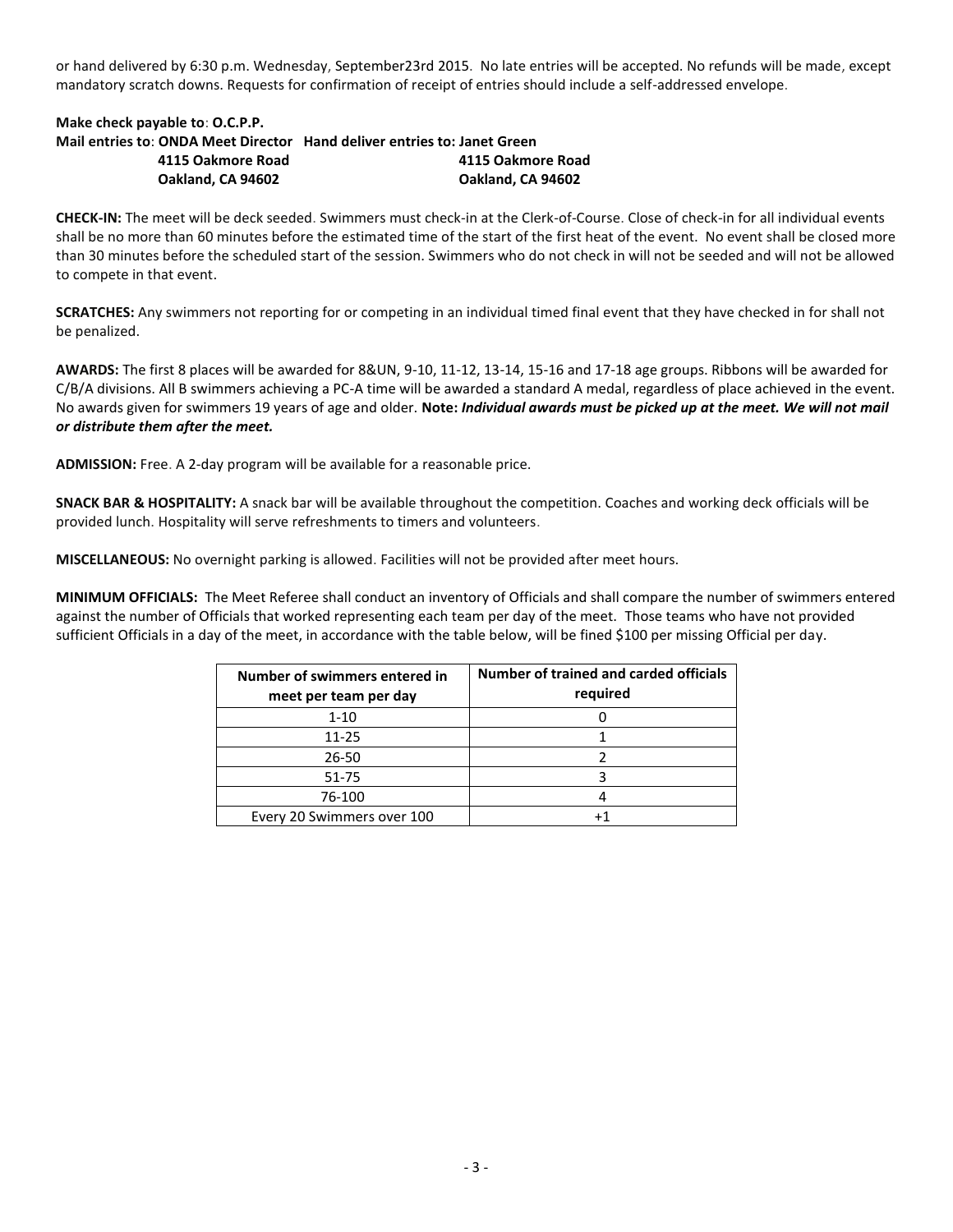## **EVENT SUMMARY**

|               | <b>SATURDAY</b> |                |            | <b>SUNDAY</b>   |                 |                 |                 |  |  |
|---------------|-----------------|----------------|------------|-----------------|-----------------|-----------------|-----------------|--|--|
| 8 & UN        | $9 - 10$        | $11 - 12$      | $13$ -UP   | 8 & UN          | $9 - 10$        | $11 - 12$       | $13$ -UP        |  |  |
| 25 BACK       | 200 IM          | 200 IM         | 200 IM     | 50 BACK         | <b>200 FREE</b> | <b>200 FREE</b> | 200 FR          |  |  |
| 50 FREE       | <b>100 FLY</b>  | 100 BACK       | 50 FREE    | 100 IM          | 50 BACK         | 100 IM          | 100 BK          |  |  |
| 50 BREAST     | 50 FREE         | 50 FREE        | 100 BREAST | <b>25 FLY</b>   | 100 IM          | <b>100 FREE</b> | 200 FL          |  |  |
| 25 BREAST     | 50 BREAST       | 100 BREAST     | 200 BACK   | <b>100 FREE</b> | <b>100 FREE</b> | 200 BREAST      | <b>100 FREE</b> |  |  |
| <b>50 FLY</b> | 100 BACK        | 50 BREAST      | 100 FLY    | 25 FREE         | 100 BREAST      | <b>50 FLY</b>   | 200 BREAST      |  |  |
|               | <b>50 FLY</b>   | 400 IM (GIRLS) |            |                 |                 | 400 IM (BOYS)   |                 |  |  |

## **EVENTS**

|                               | Saturday, October 3rd 2015 |                              | Sunday, October 4             |                 |
|-------------------------------|----------------------------|------------------------------|-------------------------------|-----------------|
| <b>GIRLS</b><br><b>EVENT#</b> | <b>EVENT</b>               | <b>BOYS</b><br><b>EVENT#</b> | <b>GIRLS</b><br><b>EVENT#</b> | <b>EVENT</b>    |
| $\mathbf{1}$                  | 13-UP 200 IM               | $\overline{2}$               | 39                            | 13-UP 200 FR    |
| 3                             | 11-12 200 IM               | 4                            | 41                            | 9-10 200 FRE    |
| 5                             | 9-10 200 IM                | 6                            | 43                            | 11-12 200 FR    |
| $\overline{7}$                | 8 & UN 25 BACK             | 8                            | 45                            | 10 & UN 50 BA   |
| 9                             | 11-12 100 BACK             | 10                           | 47                            | 13-UP 100 BA    |
| 11                            | 9-10 100 FLY               | 12                           | 49                            | 11-12 100 IN    |
| 13                            | 13-UP 50 FREE              | 14                           | 51                            | 10 & UN 100     |
| 15                            | 10 & UN 50 FREE            | 16                           | 53                            | 13-UP 200 FL    |
| 17                            | 11-12 50 FREE              | 18                           | 55                            | 8 & UN 25 FL    |
| 19                            | 13-UP 100 BREAST           | 20                           | 57                            | 11-12 100 FR    |
| 21                            | 11-12 100 BREAST           | 22                           | 59                            | 13-UP 100 FR    |
| 23                            | 10 & UN 50 BREAST          | 24                           | 61                            | 10 & UN 100 F   |
| 25                            | 13-UP 200 BACK             | 26                           | 63                            | 11-12 200 BRE.  |
| 27                            | 9-10 100 BACK              | 28                           | 65                            | 13-UP 200 BRE   |
| 29                            | 11-12 50 BREAST            | 30                           | 67                            | 8 & UN 25 FR    |
| 31                            | 8 & UN 25 BREAST           | 32                           | 69                            | 11-12 50 FL'    |
| 33                            | 13-UP 100 FLY              | 34                           | 71                            | 9-10 100 BREA   |
| 35                            | 10 & UN 50 FLY             | 36                           |                               | 11-UP 400 IM (B |
| 37                            | 11-UP 400 IM (GIRLS)       |                              |                               |                 |

|                     | Saturday, October 3rd 2015 |                              |                               | Sunday, October 4th 2015   |                              |  |  |
|---------------------|----------------------------|------------------------------|-------------------------------|----------------------------|------------------------------|--|--|
| <b>IRLS</b><br>ENT# | <b>EVENT</b>               | <b>BOYS</b><br><b>EVENT#</b> | <b>GIRLS</b><br><b>EVENT#</b> | <b>EVENT</b>               | <b>BOYS</b><br><b>EVENT#</b> |  |  |
| $\mathbf{1}$        | 13-UP 200 IM               | $\overline{2}$               | 39                            | 13-UP 200 FREE             | 40                           |  |  |
| $\overline{3}$      | 11-12 200 IM               | 4                            | 41                            | 9-10 200 FREE              | 42                           |  |  |
| $\overline{5}$      | 9-10 200 IM                | 6                            | 43                            | 11-12 200 FREE             | 44                           |  |  |
| $\overline{7}$      | 8 & UN 25 BACK             | 8                            | 45                            | <b>10 &amp; UN 50 BACK</b> | 46                           |  |  |
| $\boldsymbol{9}$    | 11-12 100 BACK             | 10                           | 47                            | 13-UP 100 BACK             | 48                           |  |  |
| 11                  | 9-10 100 FLY               | 12                           | 49                            | 11-12 100 IM               | 50                           |  |  |
| 13                  | 13-UP 50 FREE              | 14                           | 51                            | 10 & UN 100 IM             | 52                           |  |  |
| 15                  | 10 & UN 50 FREE            | 16                           | 53                            | 13-UP 200 FLY              | 54                           |  |  |
| 17                  | 11-12 50 FREE              | 18                           | 55                            | 8 & UN 25 FLY              | 56                           |  |  |
| 19                  | 13-UP 100 BREAST           | 20                           | 57                            | 11-12 100 FREE             | 58                           |  |  |
| 21                  | 11-12 100 BREAST           | 22                           | 59                            | 13-UP 100 FREE             | 60                           |  |  |
| 23                  | 10 & UN 50 BREAST          | 24                           | 61                            | 10 & UN 100 FREE           | 62                           |  |  |
| 25                  | 13-UP 200 BACK             | 26                           | 63                            | 11-12 200 BREAST           | 64                           |  |  |
| 27                  | 9-10 100 BACK              | 28                           | 65                            | <b>13-UP 200 BREAST</b>    | 66                           |  |  |
| 29                  | 11-12 50 BREAST            | 30                           | 67                            | 8 & UN 25 FREE             | 68                           |  |  |
| 31                  | 8 & UN 25 BREAST           | 32                           | 69                            | 11-12 50 FLY               | 70                           |  |  |
| 33                  | 13-UP 100 FLY              | 34                           | 71                            | 9-10 100 BREAST            | 72                           |  |  |
| 35                  | 10 & UN 50 FLY             | 36                           |                               | 11-UP 400 IM (BOYS)        | 74                           |  |  |
|                     |                            |                              |                               |                            |                              |  |  |

Girls 400 IM will be swum on Saturday. Boys 400 IM will be swum on Sunday. All 400 IM swimmers must provide their own timers.

Use the following URL to find the time standards: <http://www.pacswim.org/swim-meet-times/standards>